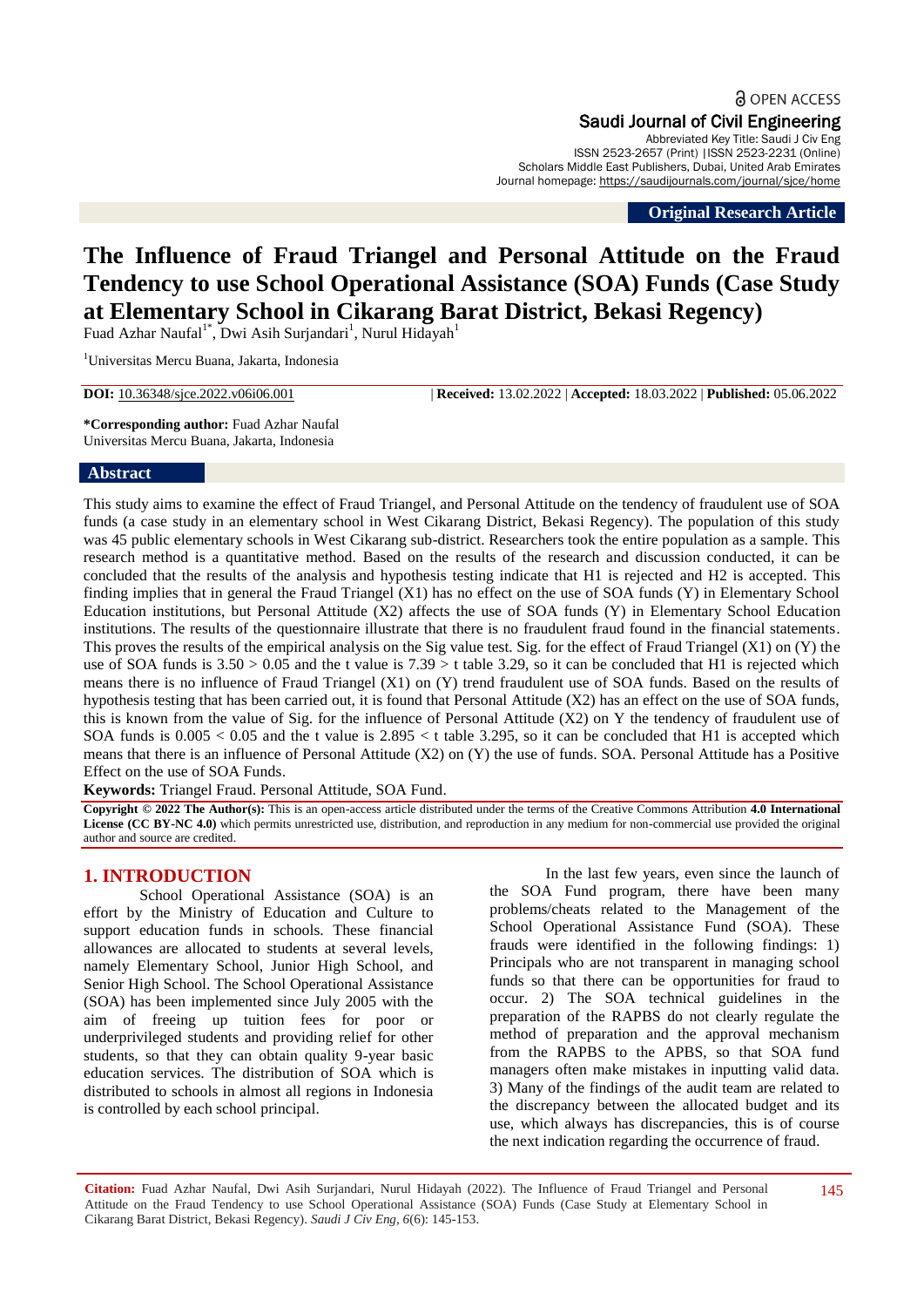Mulyadi said in (Wardani *et al*., 2019), fraud itself is known as fraud in the public sector, which among other things is an illegal act and enriches oneself or others, which results in losses. Furthermore (Marliani & Jogi, 2015) states that fraud is an act of fraud or error made by a person or entity who knows that the error can result in several bad consequences for individuals or ethnic groups or other parties.

Fraud can be categorized as a deliberate and planned activity with several factors that support it. Fraud in the use of SOA funds can occur based on many factors including according to Hendricks in (Munirah & Nurkhin, 2018) grouping the factors causing fraud into four, namely individual, personality, contextual and situational factors. Individual factors related to age, gender, and individual parental background. In addition, fraud can also occur based on the fraud triangle or fraud triangle. The concept of the fraud triangle was first introduced by Cressey in 1953 which is known as the Fraud Triangle. D.R Cressey's theory in (Marliani & Jogi, 2015) states that firstly, people who were originally trustworthy become traitors when they face serious financial problems, those problems cannot be shared with others. Second, they realize that the financial problems they are experiencing can be solved by committing fraud violations. After that, the three of them created a perception for themselves that they were borrowing the funds, and not stealing them. This perception relates to justification activities carried out in acts of fraud/fraud.

Based on data in several mass media in recent years, there have been several cases of fraud in the management of SOA funds that occurred at the Bekasi Regency Elementary School (SD) level. Among them, in 2016 there was a fraud case of corruption in SOA funds by Kyai Imam Suhada Iskandar as the Principal of the Terpada Islamic Elementary School with a prison<br>sentence of 1 vear 6 months sentence of 1 year 6 months (jabar.tribunnews.com/2016). Then it was also found that the misuse of the use of SOA funds by the Principal of the Keranji 10 State Elementary School was also found with evidence that the difference between the use of SOA funds and reports in a large amount was detrimental to the state [\(www.republika.co.id\)](http://www.republika.co.id/)

The use of the 2020 School Operational Assistance Fund (SOA) during the Covid pandemic was considered a lot of engineering for the elementary school (SD) level in Bekasi Regency, West Java. Based on Permendikbud No. 19 of 2020, regarding changes to the Regulation of the Minister of Education and Culture No. 8 of 2020 concerning regular SOA technical guidelines, it is regulated that the use of SOA funds is managed transparently by involving various elements. In SD Telaga Murni 03 the use of SOA funds for extracurricular activities costs tens of millions of rupiah, even though learning is carried out online. The extracurricular activities are thought to be just a trick of the

school management at SD Telaga urni 03, West Cikarang sub-district. <https://www.mediametropolitan.id/2021/10>

Based on the NBR team's investigation, there were several honorary teachers who gave testimony, prior to COVID 19 the SOA funds were immediately received by the school, but since Permendikbud No 19 of 2020 was enforced in April 2020 the SOA funds were directly transferred to honorary teachers. However, problems arose when the SOA funds had been transferred and entered into the account of each honorary teacher of 2.1 million per quarter, then the teachers were summoned by the principal who was then ordered to appear before the treasurer, who was finally asked to return part of the money transferred to the school with varying nominal values. depending on the principal [\(https://www.newsbekasireborn.](https://www.newsbekasireborn/))

These data indicate that SOA funds are very vulnerable to fraud. In research (Wardani, *et al.,* 2019). shows that the fraud occurred due to a lack of transparency in the management of SOA funds. The results of the case study at an elementary school in Buleleng showed that the school did not comply with the transparency aspect of the use of SOA funds. The aspect of transparency in the use of SOA funds has actually been regulated in the technical guidelines. One way is to display financial reports on school wall magazines or school bulletin boards. However, the perpetrators of fraud did not heed this so that there was a misappropriation of SOA funds.

Other causes of fraud in the distribution of SOA funds are pressure and rationalization. This was revealed by Fipiariny & Dini (2019) in their research which discussed the determinants of accounting fraud in the distribution of SOA funds at the elementary school level in the city of Palembang. The results of this study indicate that of the three indicators of fraud, namely Pressure, Opportunity, and Rationalization. Of the three indicators, only two variables have a significant effect on the tendency of SOA fund fraud, namely the Pressure variable and the Rationalization variable. This study proves that pressure in managing SOA funds can make someone commit fraud. Pressure from superiors (Principal/Foundation) has an impact on someone to commit fraud so that they seek Rationalization (Opinion/Opinion) to commit fraudulent practices.

From these several studies, it shows that the tendency of fraudulent use of SOA funds in educational institutions is very varied. Each region and school has its own characteristics of fraudulent use of SOA funds. This shows that research in different areas and schools can produce different data. The difference in the results of these studies can be influenced by the literacy level of the community and the awareness of public information about SOA funds.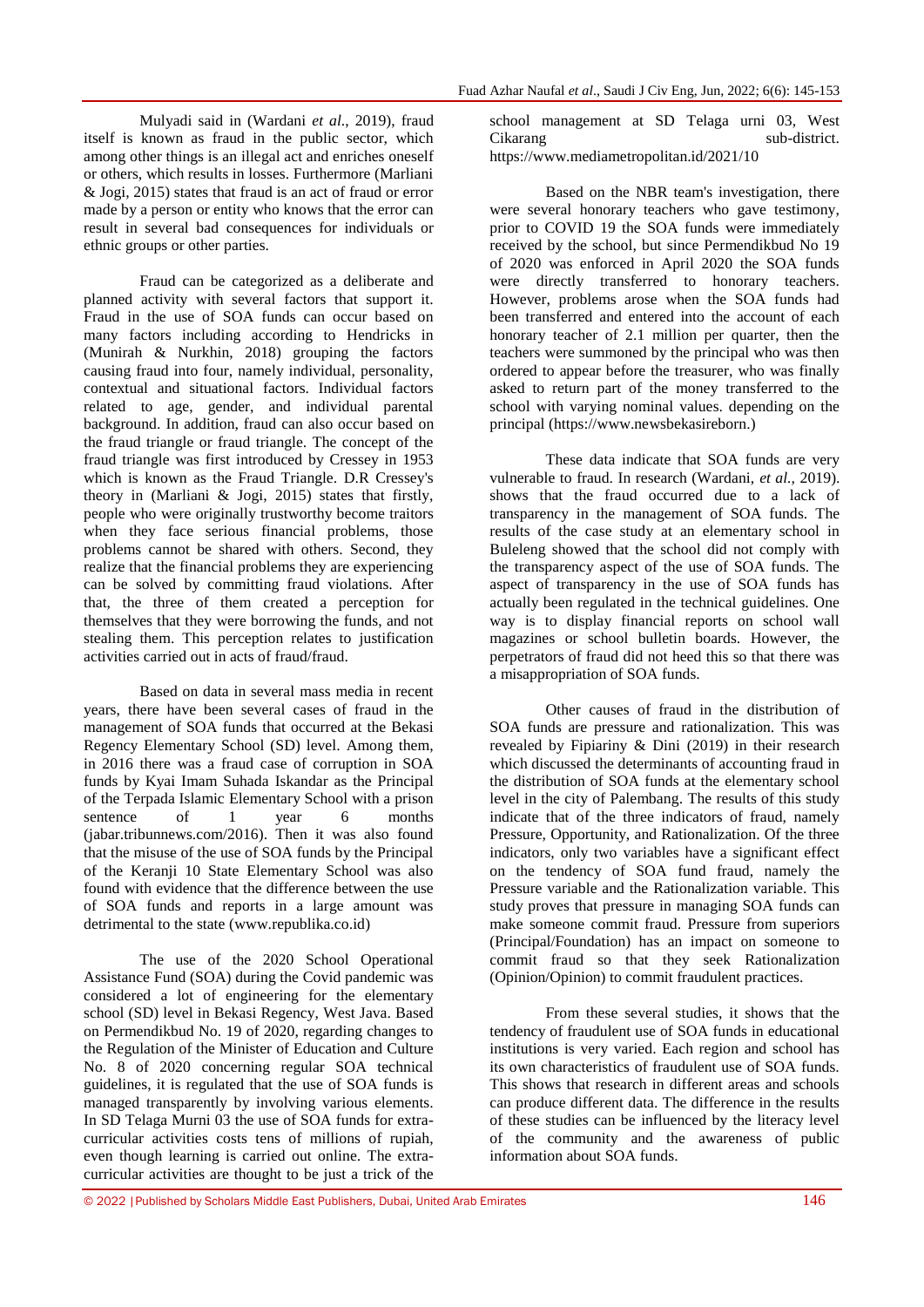Based on this background, researchers are interested in researching "The Effect of Fraud Triangel and Personal Attitude on the Fraud Tendency to Use SOA Funds. (Case Study at Elementary School in West Cikarang District, Bekasi Regency)."

#### **LITERATURE REVIEW SOA funds**

School Operational Assistance (SOA) is a government program that basically aims to provide funding for non-personnel operating costs for basic education units as a compulsory education program. SOA has been implemented since July 2005. It is a government program that is basically used to provide funding for non-personnel operating costs for basic education units as part of the implementation of 12-year compulsory education.

The purpose of the SOA program is to first free all poor students at the basic education level from the burden of school operational costs, both in public schools and private schools. The second is freeing all public elementary and junior high school students from school operational costs, except for the International Standard School Pilot (RSBI) and International Standard School (SBI). The third is to reduce the burden of school operational costs for students in private schools. This illustrates that the SOA program is useful in completing the 9-year compulsory education, namely public and private elementary and junior high schools. Schools pursuing packages A and B and open junior high schools are not included in the targets of the PKPS-BBM (Compensation Program for Reduction of Fuel Subsidies) in the education sector, because almost all components of the three programs are funded by the government.

#### **Fraud Triangel**

Razaee (in Rahmanti, 2013) defines fraud as an act against the law, premeditated fraud, and means dishonesty. Fraud can consist of various forms of crime or white collar crime, including theft, embezzlement of assets, embezzlement of information, embezzlement of obligations, omission or concealment of facts, fabrication of facts including corruption. According to Theodorus M in. (Surjandari, D. A., & Martaningtyas, I. 2015) Factors that cause fraud according to Donald Cressey in fraud triangle are: pressure, rationalization, knowledge and opportunity. While according to Oversights System Report on Corporate Fraud in (Suryana et al., 2015), the main reasons that cause fraud are: first, there is pressure to meet needs. The second is to make a profit. The third does not consider what he is doing is included in fraud.

The concept of the fraud triangle was first introduced by Cressey in 1953. In (Marliani & Jogi, 2015), reveals about DR Cressey's theory which states that people who were originally trustworthy become traitors when they face serious financial problems in

which the problem cannot be shared. to other people. They realized that the financial problems they were experiencing they solved by committing violations. They create a perception for themselves that they are borrowing the funds, not stealing them. From this hypothesis, Cressey sparked the Fraud Triangle, namely the three components of fraud, opportunity, pressure, and rationalization.

According to (Najahningrum, 2013) pressure is an incentive that encourages people to commit fraud due to lifestyle demands, powerlessness in financial matters, gambling behavior, trying to beat the system and job dissatisfaction. Pressure is a factor that comes from individual conditions that cause someone to commit fraud. Pressure from within a person can be influenced by the work environment. One of the environmental factors that can cause pressure on an employee is about organizational justice in the company. Mustikasari in (Batang, 2013) states that pressure is a factor that comes from individual conditions that cause someone to commit fraud. Based on this statement, pressure is a condition that comes from within the individual in encouraging fraud based on influencing factors such as environmental factors, needs factors, lifestyle factors and others related to the urge to fulfill life needs or fulfill tasks that must be completed immediately.

According to (Batang, 2013) Opportunity is a condition that can open up opportunities for fraud. According to (Najahningrum, 2013) Opportunity is a condition that allows someone to commit fraud which according to (Zulkarnain, 2013) is usually caused by weak internal control of an organization, lack of supervision, and abuse of authority. From this opinion, it can be concluded that opportunity is a situation that opens opportunities to allow fraud to occur. Opportunity is an important part of any fraudulent work because if someone who commits fraud does not have the opportunity to do so, then fraud becomes impossible to do, so the higher the opportunity available, the more likely fraudulent behavior will occur.

Rationality according to Chaplin in (Munirah & Nurkhin, 2018) suggests that rationalization is the process of justifying one's own behavior by presenting reasonable or socially acceptable reasons to replace real reasons. According to Skousen in (Najahningrum, 2013) rationalization is an important component in many frauds, rationalization causes fraud perpetrators to seek justification for their actions. Rationalization is the part of the fraud triangle that is the most difficult to measure. Organizational culture and organizational commitment are factors that are thought to be used as justifications for why employees commit fraud. Rationalization is one of the attitudes possessed by individuals who commit fraud under the pretext of a statement justifying the unlawful act for various reasons. Justification (rationalization) in (Batang, 2013)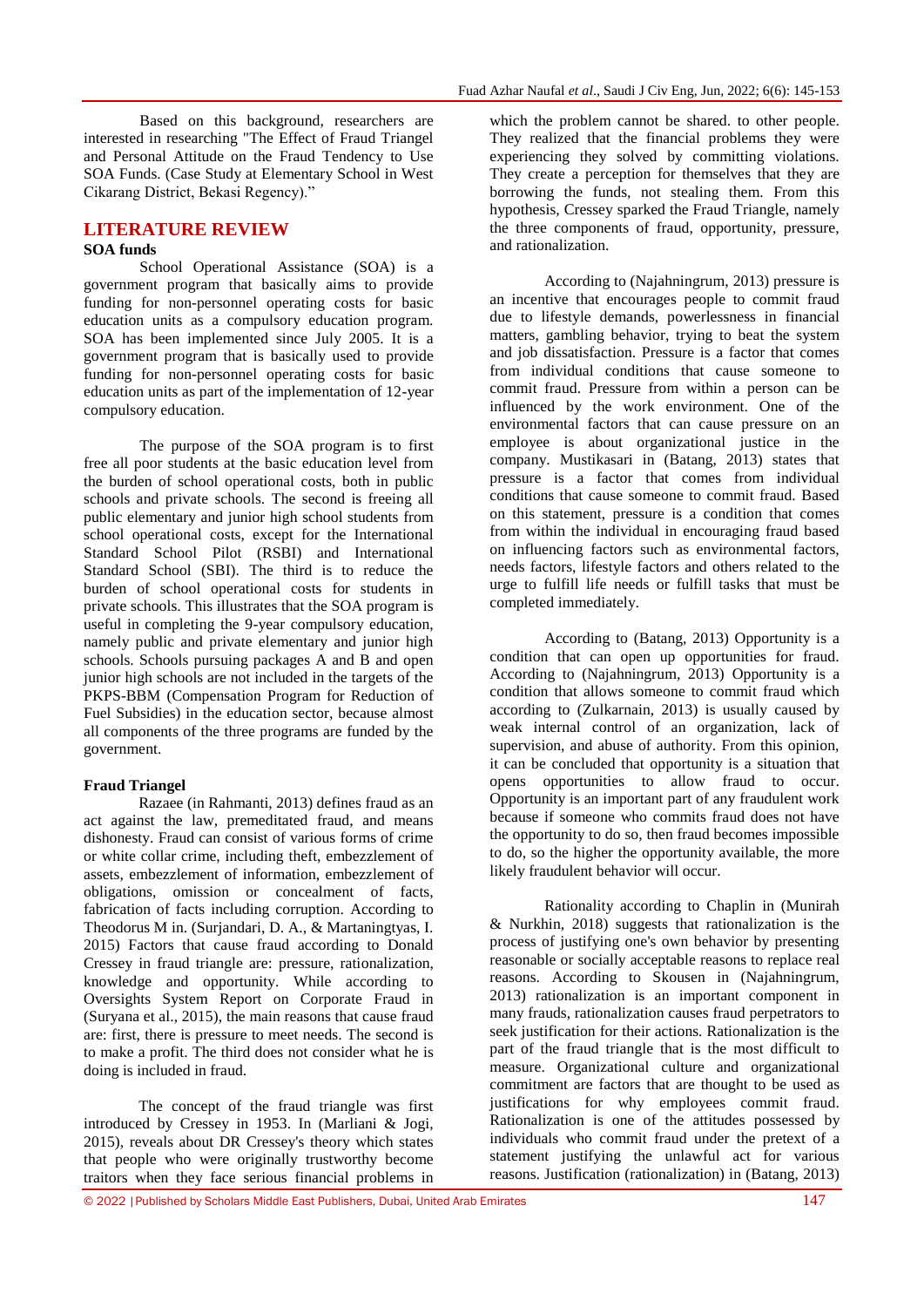is an attitude or thought process with moral considerations from individual employees to rationalize fraud. More fully (Zulkarnain, 2013) gives a statement that rationalization is a thought that justifies his actions as a reasonable behavior, which is morally acceptable in a normal society. Fraud perpetrators always try to legitimize their actions by trying to find excuses. This is done to calm the feelings concerned so that if done does not cause fear in him.

#### **Personal Attitude**

In (Suryana *et al*., 2015) personal attitude is a person's personal attitude that is brought from birth and basically a person's behavior is good but many external factors can change the individual. This means that a good attitude is the result of guidance from a good environment. On the other hand, most of the bad attitudes can also be obtained from the guidance from an environment that is still not good.

In (Suryana *et al.,* 2015) A person's personality also has a relationship with the occurrence of an act of fraud. People who are honest wherever they are placed will act honestly, on the other hand, people who have a cheating character also have a tendency to cheat in their daily lives. Generally a good personality is based on a solid faith. According to Gibson Cs in (Suryana *et al*., 2015) states individual behavior is everything a person does, such as: talking, walking, thinking or acting from an attitude. Meanwhile, according to Kurt Levin, individual behavior (behavior) is basically a function of the interaction between the person/individual concerned with the environment.

#### **HYPOTHESIS**

#### **The effect of the fraud triangle on the tendency of fraudulent use of SOA Funds**

The use of SOA Funds in Educational Institutions is a risky matter, because it is related to financial management, which starts from the planning, use or utilization stage, data recording, reporting and accountability that is allocated to run schools with the aim of showing orderly financial administration so that management can be accounted for. in accordance with applicable regulations.

It's just that what often happens related to this is that there is fraud / fraudulent actions. Fraud acts occur based on several factors, including based on the fraud triangle which states that fraud occurs in 3 stages, namely pressure, opportunity, and rationality.

Pressure is an incentive that encourages people to commit fraud because of lifestyle demands, powerlessness in financial matters, gambling behavior, trying to beat the system and job dissatisfaction. Pressure is a factor that comes from individual conditions that cause someone to commit fraud.

Opportunity is defined as the opportunity a person has in committing fraud, whether intentional or unintentional. Rationalization is the justification of a process that is carried out by someone by providing reasonable and socially acceptable reasons so that they are not blamed.

#### **The influence of personal attitude on the tendency of fraudulent use of SOA Funds**

Personal attitude relates to the inherent behavior of the individual himself, in relation to this individual factor related to morality. If someone has a high need for that value, there is a possibility that the tendency to commit fraud will be high as well.

This study shows the effect of the Fraud Triangel which includes Fraud Opportunity (Opportunity), Pressure, Rationalization and Personal Attitude on the Fraudulent Trend of Using SOA Funds. (Case Study at Elementary School in West Cikarang District, Bekasi Regency).

#### **RESEARCH METHOD**

The type of research used is quantitative research with the aim of causal research. This study uses a questionnaire distributed to SOA fund operators in elementary education institutions in Bekasi City. The questionnaire must then be filled out by the operator according to the facts so that the data obtained is valid data. In order to evaluate the questionnaire, the assessment scale of the aspects that will be assessed in the questionnaire is determined first. Respondents were asked to answer 30 questions given and the answers were divided into 5 categories, namely: "Strongly Agree" (SA), "Agree" (A), "Disagree" (D), "Strongly Disagree" (SD) with The highest score is 4, which is strongly agree and the lowest value is 1, which is strongly disagree. The population of this research is the principal or SOA operators in elementary schools in West Cikarang sub-district as many as 45 elementary schools. The sample of this study was a saturated sample, meaning that it was carried out on the 45 respondents.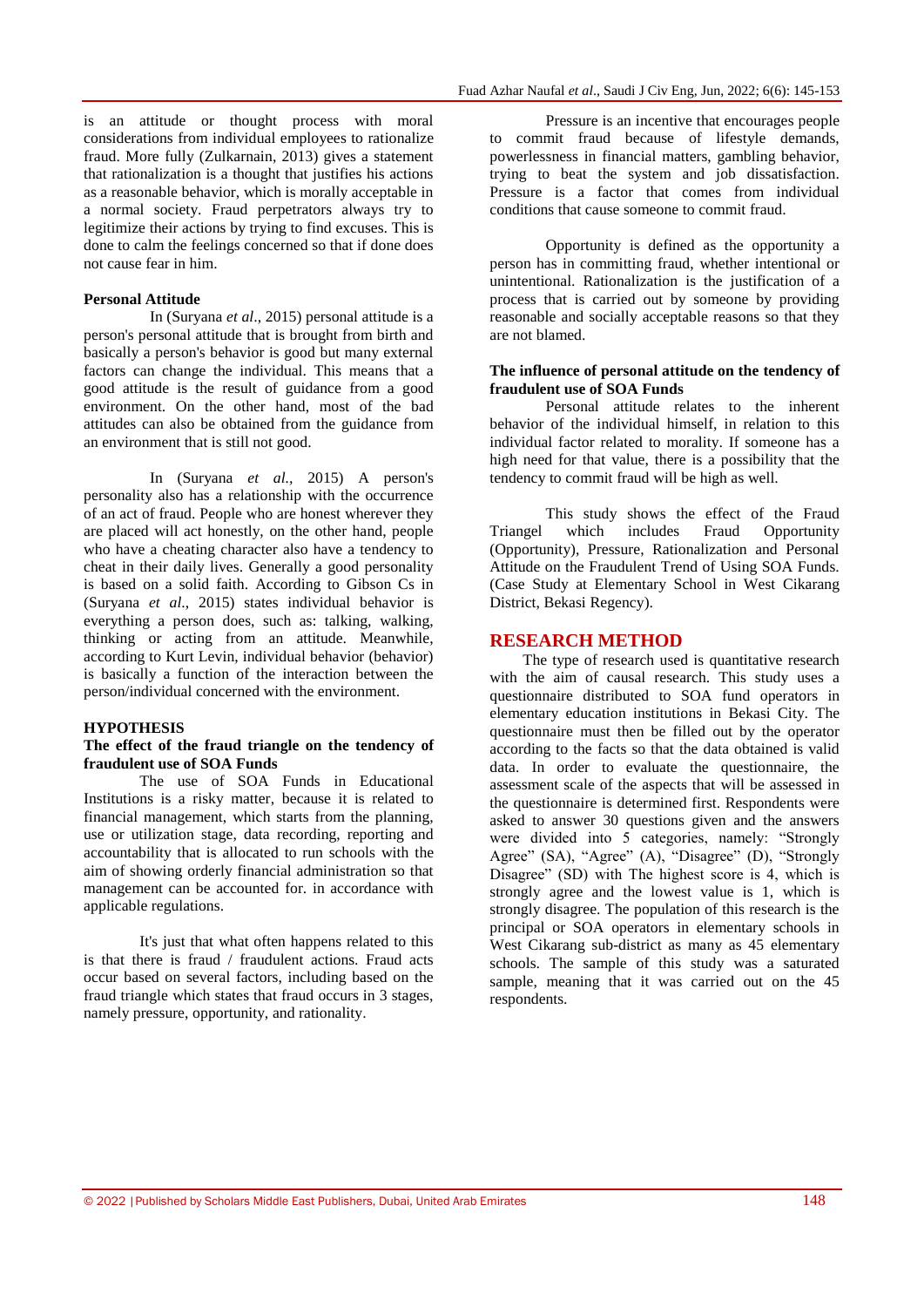# **RESULTS**



**Fig-2: Characteristics of Respondents by Age**

The results show that the age of the majority of SOA fund operators is in the range of 26-35 years, while the least is over 45 years of age. With the following details, 6 respondents or equivalent to 47% aged 17-25 years, 33 respondents or equivalent to 42% aged 26-35 years, 4 respondents or equivalent to 4% aged 36-45 years, and 2 respondents or equivalent to 7% who are over 45 years old. Based on this .

classification, the majority of respondents are categorized as early adulthood, which is the most productive period because, according to research on happiness work at a labor recruiting company, Robert Half, it shows that when a worker reaches the age of 35, his enthusiasm for his work begins to decrease (Half, 2017).



**Gambar-2: Karakteristik Responden Berdasarkan Gender**

In Figure 2, it can be seen that the majority of respondents in primary schools are women with 28 people or equivalent to 62% and while there are fewer men, namely 17 people or equivalent to 38%.

| <b>Table-1: Descriptive Statistics</b> |                                                                                  |      |      |  |  |  |
|----------------------------------------|----------------------------------------------------------------------------------|------|------|--|--|--|
|                                        | <b>Fraud Triangle</b><br><b>Personal Attitude</b><br><b>Employee performance</b> |      |      |  |  |  |
|                                        | (X1)                                                                             | (X2) |      |  |  |  |
| <b>Mean</b>                            | 85.8                                                                             | 82.8 | 84.6 |  |  |  |
| <b>Median</b>                          | 85.0                                                                             | 82.5 | 82.5 |  |  |  |
| Min                                    | 76.7                                                                             | 80.0 | 80.0 |  |  |  |
| <b>Max</b>                             | 93.3                                                                             | 85.0 | 87.5 |  |  |  |

Based on table 1, it can be seen that the descriptive statistics for each research variable are explained as follows:

1. The X1 fraud triangle variable has an average value (mean) of 85.8 and a median value of 85.0 with a

minimum value of 76.7 and a maximum value of 93.3. From these data, it can be concluded that in the questionnaire that discusses the fraud triangle, the average score is 85.8 with a median value of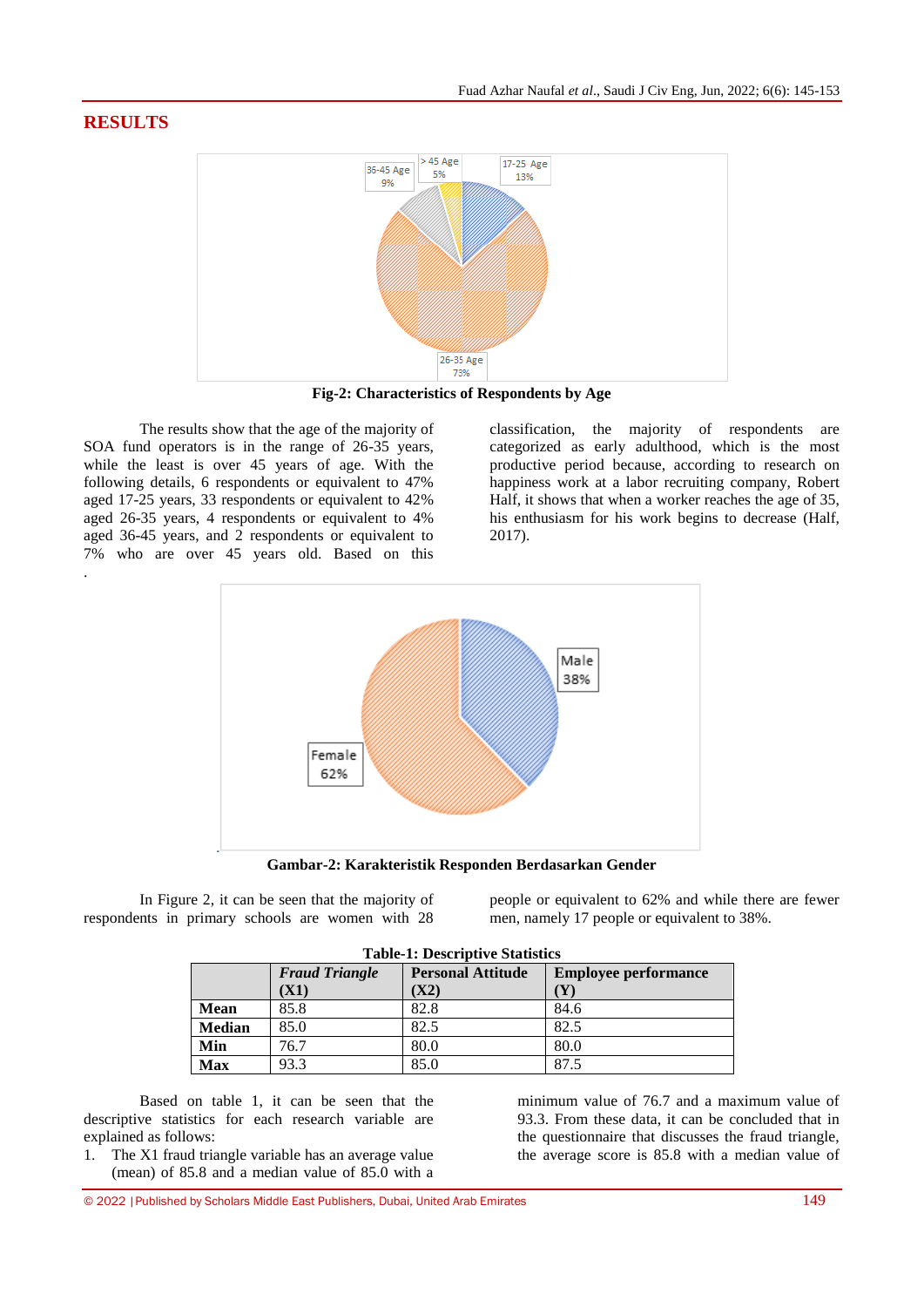85.0, besides that the respondents' answers have the lowest score of 76.7 and the largest of 93.3.

- 2. The variable X2 Personal attitude has an average value (mean) of 82.8 and a median value of 82.5 with a minimum value of 80.0 and a maximum value of 85.0. From these data, it can be concluded that in the questionnaire that discusses Personal Attitude, respondents' answers on average get a score of 82.2 with a median value of 82.5, besides that, respondents' answers have the lowest score of 80.0 and the largest of 85.0.
- 3. Variable Y The use of SOA funds has an average value (mean) of 84.6 and a median value of 82.5 with a minimum value of 80.0 and a maximum value of 87.5. From these data, it can be concluded that in the questionnaire that discusses employee performance, the respondents' answers on average get a score of 84.6 with a median value of 82.5, besides that respondents' answers have the lowest score of 80.0 and the largest 87. 5.

| $\sim$ 0.21 $\sim$ 0.1 $\sim$ 101 1110111 $\sim$ 0.22 |                       |                          |                   |  |  |  |
|-------------------------------------------------------|-----------------------|--------------------------|-------------------|--|--|--|
|                                                       | <b>Fraud Triangle</b> | <b>Personal Attitude</b> | <b>Employee</b>   |  |  |  |
|                                                       | (X1)                  | $\bf{X2)}$               | performance $(Y)$ |  |  |  |
| Mean                                                  | 85.8                  | 82.8                     | 82.8              |  |  |  |
| <b>Standard Deviation</b>                             | 4.16                  | .09                      | 2.49              |  |  |  |
| LO                                                    | 2.20                  | 2.28                     | 2.25              |  |  |  |
| Lt                                                    | 3.20                  | 3.20                     | 3.20              |  |  |  |

**Table-2: Normality Test**

Based on table 2, the results of the normality test for Triangel fraud, Personal Attitude, and employee performance can be explained with the following explanation:

- 1. The normality test of the Triangel fraud data resulted in a maximum Lo of 2.20 (see table 4.14). From the list of critical values L for the Lilliefors test with df1 = k-1 = 3-1 = 2, df2 = nk =  $45-3 = 42$ , then  $n = 42$  and the significance level = 0.05 obtained the price  $Lt = 3.20$  (See appendix on page 132). From the comparison of the Lo and Lt prices, it can be seen that the Lo prices are smaller than Lt. Thus, it can be concluded that the Fraud Triangel (X1) data comes from a population that is normally distributed.
- The normality test on Personal Attitude (X2) data resulted in a maximum Lo of 2.28 (see table 4.14). From the list of critical values L for the Lilliefors test with df1 = k-1 = 3-1 = 2, df2 = nk =  $45-3 = 42$ ,

then  $n = 42$  and the significance level = 0.05 obtained the price  $Lt = 3.20$  (see appendix page 132). From the comparison of the Lo and Lt prices, it can be seen that the Lo prices are smaller than Lt. Thus it can be concluded that the Personal Attitude (X2) data comes from a population that is normally distributed.

3. The normality test of the SOA Fund Usage data (Y) yields a maximum Lo of 2.25 (see table 4.16). From the list of critical values L for the Lilliefors test with df1 = k-1 = 3-1 = 2, df2 = nk =  $45-3 = 42$ , then  $n = 42$  and the significance level = 0.05 obtained the price  $Lt = 3.20$  (see appendix page 132). From the comparison of the Lo and Lt values, it can be seen that the Lo value is smaller than Lt. Thus it can be concluded that the data on the use of SOA Funds (Y) comes from a population that is normally distributed.

| <b>Uji Homogenitas Fisher</b>        |              |
|--------------------------------------|--------------|
| Group Mean 1                         | 87,809       |
| Group Mean 2                         | 83,056       |
| Difference 2 Mean                    | 4,753        |
|                                      |              |
| Group Variant 1                      | 14,858       |
| Group Variant 2                      | 1,122        |
| N Group 1                            | 45           |
| N Group 2                            | 45           |
| DF1                                  | 2            |
| DF <sub>2</sub>                      | 43           |
| Critical Limit/Level of Significance | 0.05         |
| F Hit (df1= 2, df2= 43)              | 13,245149912 |
| P Value (left tailed)                |              |
| P Value (right tailed)               | 1,01945E-14  |
| P Value (2 tailed)                   | 0,000000005  |
| Homogenitas                          | Heterogen    |

|  | <b>Table-3: Calculation of Homogeneity Test</b> |  |  |  |
|--|-------------------------------------------------|--|--|--|
|--|-------------------------------------------------|--|--|--|

From the results of the homogeneity test calculation in table 3 about the influence of Fraud Triangel  $(X1)$  and Passion Attitude  $(X2)$  on the use of

SOA funds (Y). So, if Feount  $\lt$  Ftable then Ho is accepted. Because DK={F|F>Ftable} and if FhDK then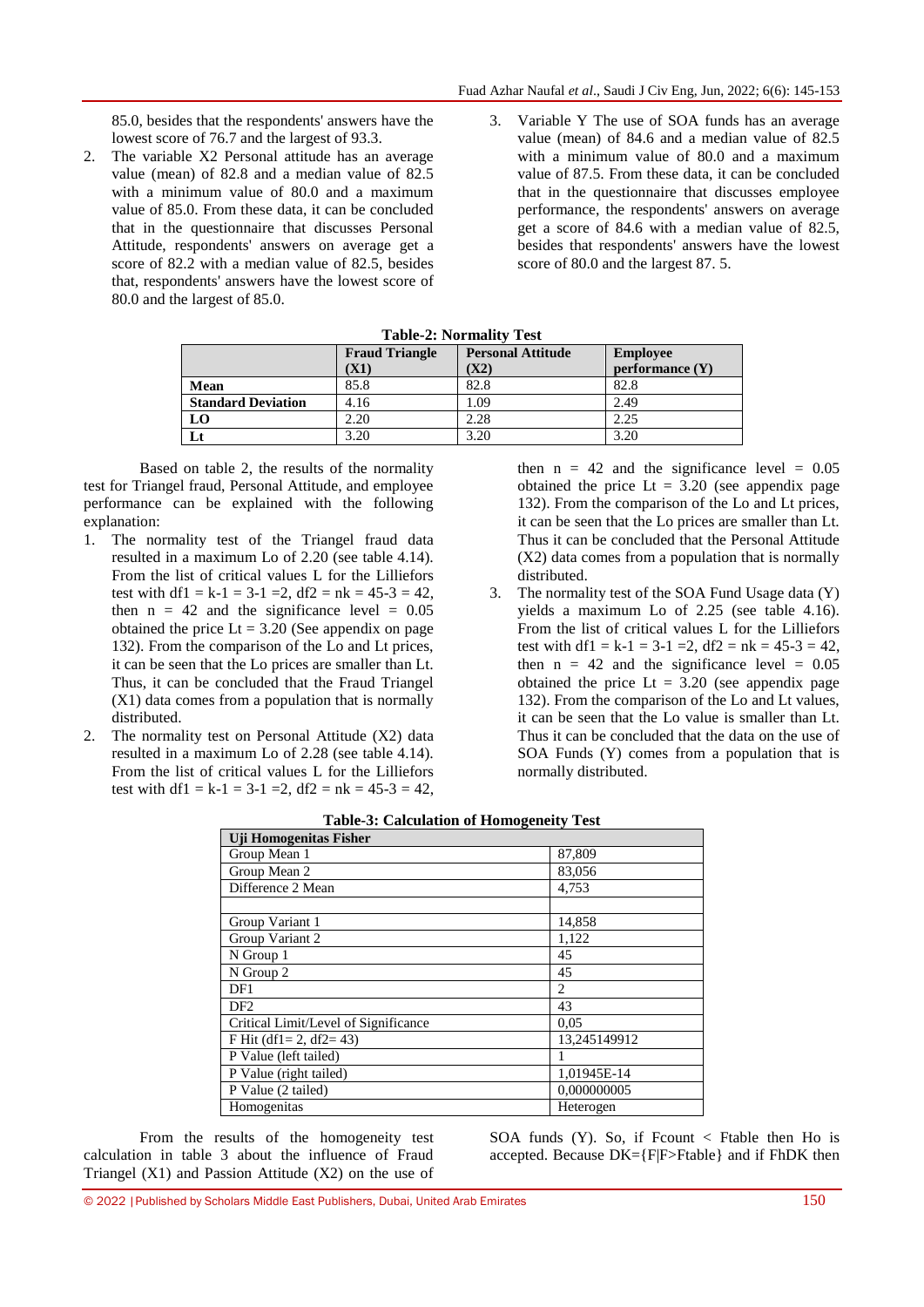H0 is accepted (homogeneous) So 0.000000005 < 1.01945 then Ho is accepted.

| <b>Table-4: Hypothesis Testing</b> |                   |                    |                 |  |  |  |
|------------------------------------|-------------------|--------------------|-----------------|--|--|--|
| <b>Variabel</b>                    | Original Sample O | <b>T</b> Statistic | <b>P</b> Values |  |  |  |
| <i>Fraud Triangle</i> (X1)         | 0.4156            | 7.3914             | 3.5048          |  |  |  |
| Personal Attitude (X2)             | 0.3395            | 2.8952             | 0.0059          |  |  |  |
| Use of SOA Funds $(Y)$             | 0.7607            | 0.5780             | 0.1740          |  |  |  |

Based on table 4, the following conclusions

- 2. Personal Attitude variable has a significant influence on employee performance.
- 1. The Fraud Triangle variable does not have a significant effect on the performance of using SOA funds

can be drawn:

| Table-5: Koefisien Determinasi $(R^2)$ |         |  |  |  |
|----------------------------------------|---------|--|--|--|
| <b>SUMMARY OUTPUT</b>                  |         |  |  |  |
| <b>Regression Statistics</b>           |         |  |  |  |
| Multiple R<br>0,76076                  |         |  |  |  |
| R Square                               | 0,57875 |  |  |  |
| 0,55869<br><b>Adjusted R Square</b>    |         |  |  |  |
| <b>Standard Error</b>                  | 1,6591  |  |  |  |
| Observations                           | 45      |  |  |  |

Based on the results of table 5, it can be concluded that the variability of the employee performance construct, which can be explained by the

variability of the Fraud Triangle and Personal Attitude constructs, is 55%.

| <b>ANOVA</b> |    |             |             |       |                |
|--------------|----|-------------|-------------|-------|----------------|
|              | df | SS          | MS          |       | Significance F |
| Regression   |    | 153,5726728 | 153,5726728 | 54.63 | 3.5048E-09     |
| Residual     | 43 | 120.8717717 | 2.810971435 |       |                |
| Total        | 44 | 274.4444444 |             |       |                |

Based on table 6, it is known that the significant value of F is  $3.50 < 0.05$ , so H0 is accepted and H1 is rejected. This means that the Fraud Triangle

variable (X1) does not have a significant effect on the variable use of SOA funds (Y).

| <b>ANOVA</b> |    |        |        |        |                |  |
|--------------|----|--------|--------|--------|----------------|--|
|              | df | SS     | МS     |        | Significance F |  |
| Regression   |    | 44,773 | 44,773 | 8.3827 | 0,005931068    |  |
| Residual     | 43 | 229.67 | 5.3412 |        |                |  |
| Total        | 44 | '4.44  |        |        |                |  |

**Tabel-7: ANOVA** *Personal Attitude (X2)*

Based on the data in table 7, it is known that the significant value of F is  $0.005 < 0.05$ , so H0 is rejected and H1 is accepted. This means that the Personal Attitude (X2) variable chooses the Fraud Triangle has no effect on the use of SOA funds.

## **DISCUSSION AND ANALYSIS**

### **Fraud Triangle Does Not Affect the Use of SOA funds**

Based on the results of the hypothesis testing that has been carried out, it is found that H1 is rejected because the Fraud Triangle variable has no effect on the use of SOA funds. So that it is different from the initial prediction, which is a positive effect. This result is not in line with Fitri's research (2014); Najahningrum (2013) and Suryana (2015) where in their research the Fraud Triangle has an effect on the use of SOA funds where in the management of SOA funds, this means that the implementation of Standard Operating Procedures (SOP) in Elementary Schools in West Cikarang District has been carried out in accordance with regulations, where agency leaders always take firm action for violations of policies, procedures or rules of behavior for managing SOA funds so as to raise awareness for SOA operators to manage SOA funds properly. The results of this study are in line with the research of Hidayah (2010) and Nurul (2010) who said that elements of the government's internal control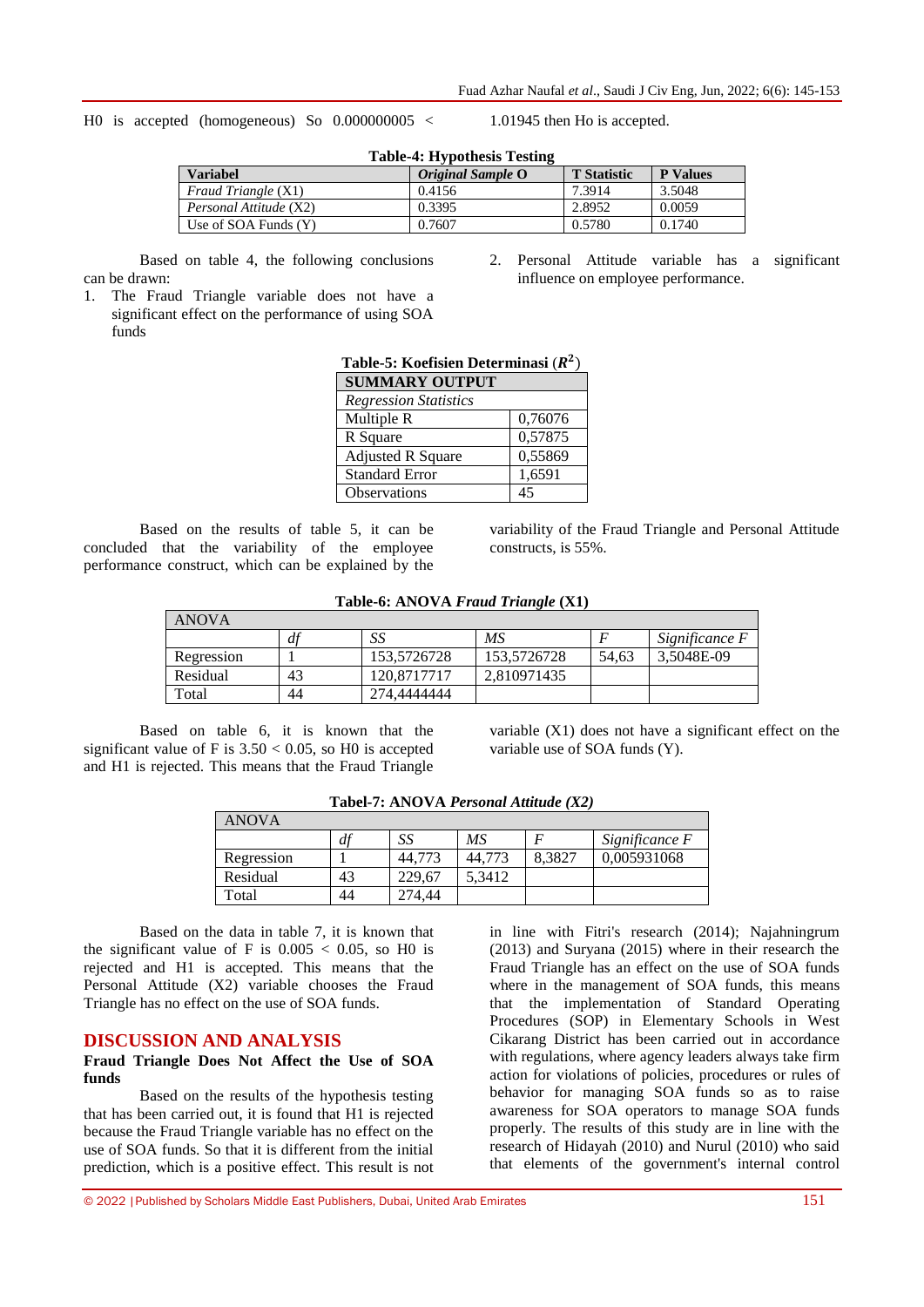system including the control environment had a positive and significant effect on fraud prevention. The better the leadership implements the rules in the control environment, the lower the level of employees committing fraudulent acts as the results of the study show that the process of implementing the School Operational Assistance (SOA) policy which consists of receiving funds, spending funds, and reporting on the use of funds has been carried out in accordance with implementation guidelines. SOA that has been set by the central government. The results of the questionnaire illustrate that there is no fraud/fraud in the financial statements. Where the 2 trigger factors are in line with the research of Wardani *et al*. (2019) which is said that internal and external factors have been running as they should Human resources who manage SOA funds have met educational qualifications, namely strata 1. The occurrence of fraud / cheating, usually due to life pressure or pressure from superiors and indeed the need that causes someone to commit fraud. Then the opportunity and the lack of firm disclosures against persons who have committed fraud have increased the possibility of someone committing fraud but this was not found in this study, so the fraud triangle has no effect on the use of SOA funds.

## **Personal Attitude has a Positive Effect on the use of SOA Funds**

The higher the personal attitude score, the higher the correct use of SOA funds. Itself consists of three components, namely attention, interpretation, memory. These three things are human cognitive work where a person must be able to direct his attention, interpret life events and memories in positive terms, so that the attitude that arises is also positive. Each individual has its own characteristics and uniqueness. A person's attitude is also a factor that encourages them to use SOA funds correctly or even from their characteristics encourage fraud, especially the attitude of those who like to commit fraud (lies). From the results of the study, it was found that the results of this study were not in line with Suryana's research (2019) which stated that personal attitude was the biggest actor in influencing the occurrence of fraud. A person's attitude or characteristics are indeed very influential in the use of SOA funds where a good attitude influences a person to use SOA funds correctly in accordance with the priority of using SOA funds, namely for school operational activities. A good personal attitude creates a culture of honesty and openness in the management and use of SOA funds.

# **CONCLUSIONS AND SUGGESTIONS Conclusion**

Based on the results of the research and discussion conducted, it can be concluded that: H1 is rejected and H2 is accepted. This finding implies that in general Fraud Triangel (X1) does not affect the use of SOA funds (Y) in Elementary School Education institutions, but Personal Attitude (X2) affects the use

of SOA funds (Y) in Elementary School Education institutions. First, the results of the questionnaire illustrate that there is no fraud/fraud in the financial statements. This proves the results of the empirical analysis on the Sig value test. Sig. for the effect of Fraud Triangel  $(X1)$  on  $(Y)$  the use of SOA funds is  $3.50 > 0.05$  and the t value is  $7.39 > t$  table 3.29, so it can be concluded that H1 is rejected which means there is no influence of Fraud Triangel  $(X1)$  on  $(Y)$  the use of SOA funds. Fraud Triangle Does Not Affect the Use of SOA funds. Based on the results of the hypothesis testing that has been carried out, it is found that H1 is rejected because the Fraud Triangle variable has no effect on the use of SOA funds. So that it is different from the initial prediction, which is a positive effect. This result is not in line with Fitri's research (2014); Najahningrum (2013) and Suryana (2015) where in their research the Fraud Triangle has an effect on the use of SOA funds where in the management of SOA funds, this means that the implementation of Standard Operating Procedures (SOP) in Elementary Schools in North Cikarang District has been carried out in accordance with regulations, where agency leaders always take firm action for violations of policies, procedures or rules of behavior for managing SOA funds so as to raise awareness for SOA operators to manage SOA funds properly. The results of this study are in line with the research of Hidayah (2010) which says that elements of the government's internal control system including the control environment have a positive and significant effect on fraud prevention. The better the leadership implements the rules in the control environment, the lower the level of employees committing fraudulent acts as the results of the study show that the process of implementing the School Operational Assistance (SOA) policy which consists of receiving funds, spending funds, and reporting on the use of funds has been carried out in accordance with implementation guidelines. SOA that has been set by the central government. The results of the questionnaire illustrate that there is no fraud/fraud in the financial statements. Where the 2 trigger factors are in line with the research of Wardani, *et al*. (2019) which is said that internal and external factors have been running as they should Human resources who manage SOA funds have met educational qualifications, namely strata 1. The occurrence of fraud / cheating, usually due to life pressure or pressure from superiors and indeed the need that causes someone to commit fraud. Then the opportunity and the lack of firm disclosures against persons who have committed fraud have increased the possibility of someone committing fraud but this was not found in this study, so the fraud triangle has no effect on the use of SOA funds.

Second, the results show that Personal Attitude (X2) has an effect on the use of SOA funds, this is known from the value of Sig. for the influence of Personal Attitude (X2) on Y the use of SOA funds is  $0.005 < 0.05$  and the t value is  $2.895 < t$  table 3.295, so